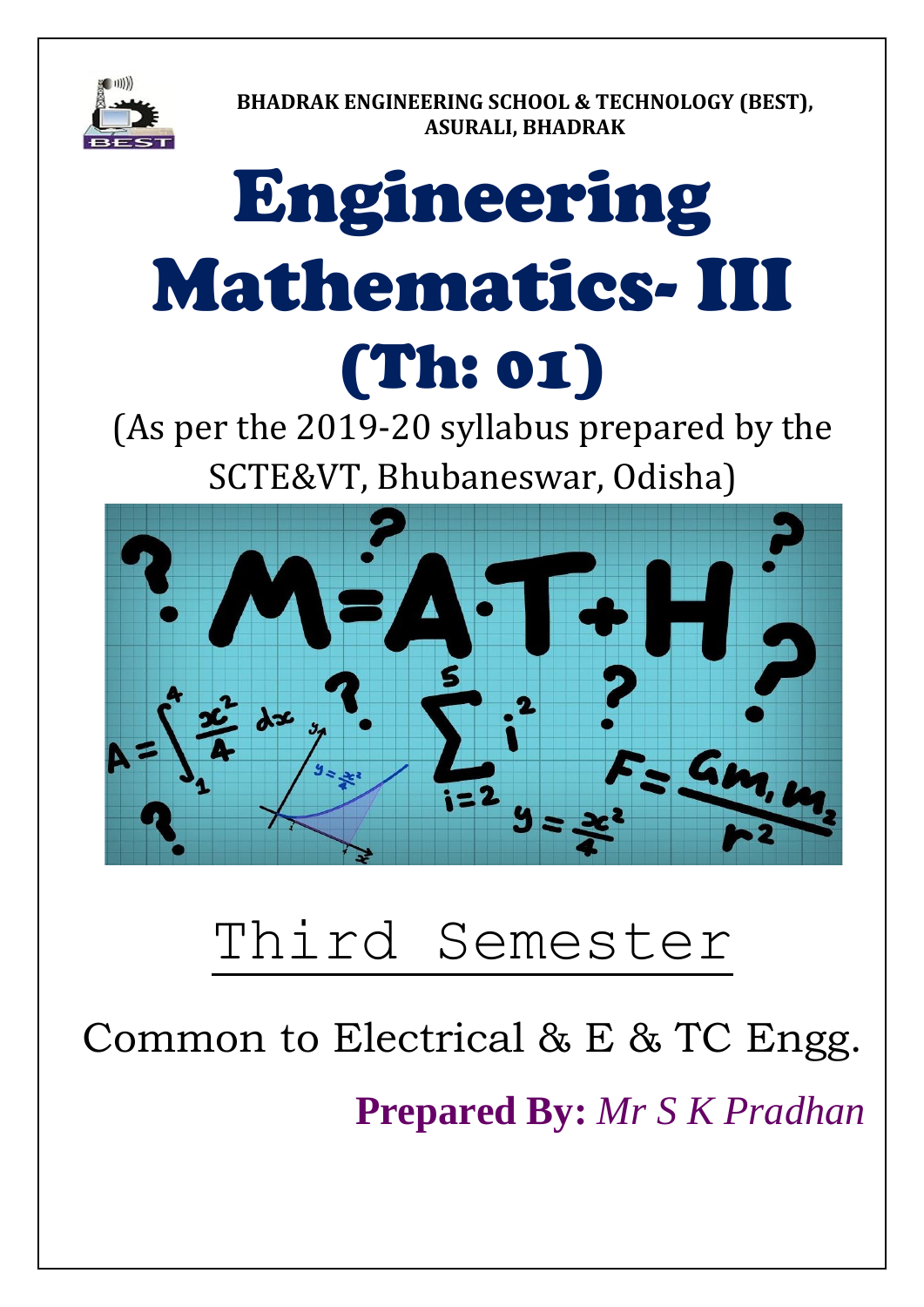## **CHAPTER NO.– 1**

### COMPLEX NUMBERS

#### **Learning Objective:**

*1.1 Real and Imaginary numbers.* 

*1.2 Complex numbers, conjugate complex numbers, Modulus and Amplitude of a complex number.* 

*1.3 Geometrical Representation of Complex Numbers.* 

*1.4 Properties of Complex Numbers.* 

*1.5 Determination of three cube roots of unity and their properties*

*1.6 De Moivre's theorem* 

*1.7 Solve problems on 1∙1 - 1∙6*

#### **1.1:-REAL AND IMAGINARY NUMBERS.**

**Real numbers** are simply the combination of rational and irrational numbers, in the number system. In general, all the arithmetic operations can be performed on these numbers and they can be represented in the number line, also. At the same time, the **imaginary numbers** are the un-real numbers, which cannot be expressed in the number line and is commonly used to represent a **complex number**. Some of the examples of real numbers are 23,  $-12$ , 6.99,  $5/2$ ,  $\pi$ , and so on.

We have the knowledge of integers, fractions and irrational number (all these constitute real numbers). But if we try to solve the equation  $x^2 + 1 = 0$ , we observe that these numbers are not adequate. Trying tosolve this equation, we arrive at  $x^2 = -1$  i.e.,  $x = \sqrt{-1}$ 

Square of a positive real number is positive and that of a negative real is also positive. So there is no real number whose square is negative. So we are to create a new kind of number. We define the square root of a negative number as imaginary number' particularly $\sqrt{-1} = i$  the basic imaginary number.

Imaginary numbers:

Taking  $i = \sqrt{-1}$  we observe that

 $i^2=-1$ ,  $i^3=-i$ ,  $i^4=1$ ,  $i^5=i$  so on.

#### **1.2:-COMPLEX NUMBERS**

The numbers of the form a + ib where a and b are real numbers and  $\sqrt{-1} = i$  are known as complex numbers. In complex number  $z = a + ib$ , the real numbers a and b are respectively known as real and imaginary parts of z and we write:

 $Re(z) = a$  and  $Im(z) = b$ 

Thus the set C of all complex numbers is given by  $C = \{z : z = a + ib, \text{ where } a, b \in R\}$ Purely real and purely imaginary numbers:

A complex number  $z = a + ib$  is said to be

(i) Purely real, if Im  $(z) = 0$ 

(ii) Purely imaginary, if Re  $(z) = 0$ 

Thus 2, -7, $\sqrt{3}$  etc are all purely real numbers

While  $2i, i\sqrt{3}, \frac{-1}{2}$  $\frac{1}{2}i$  etc are purely imaginary

#### **Conjugate of a complex number**:

The conjugate of a complex number 'z', denoted by  $\bar{z}$  is the complex number obtained by changing the signof imaginary part of z.

 $Ex.\overline{2+3i} = 2-3i, \overline{6}i = -6i, \overline{-2i} = 2i$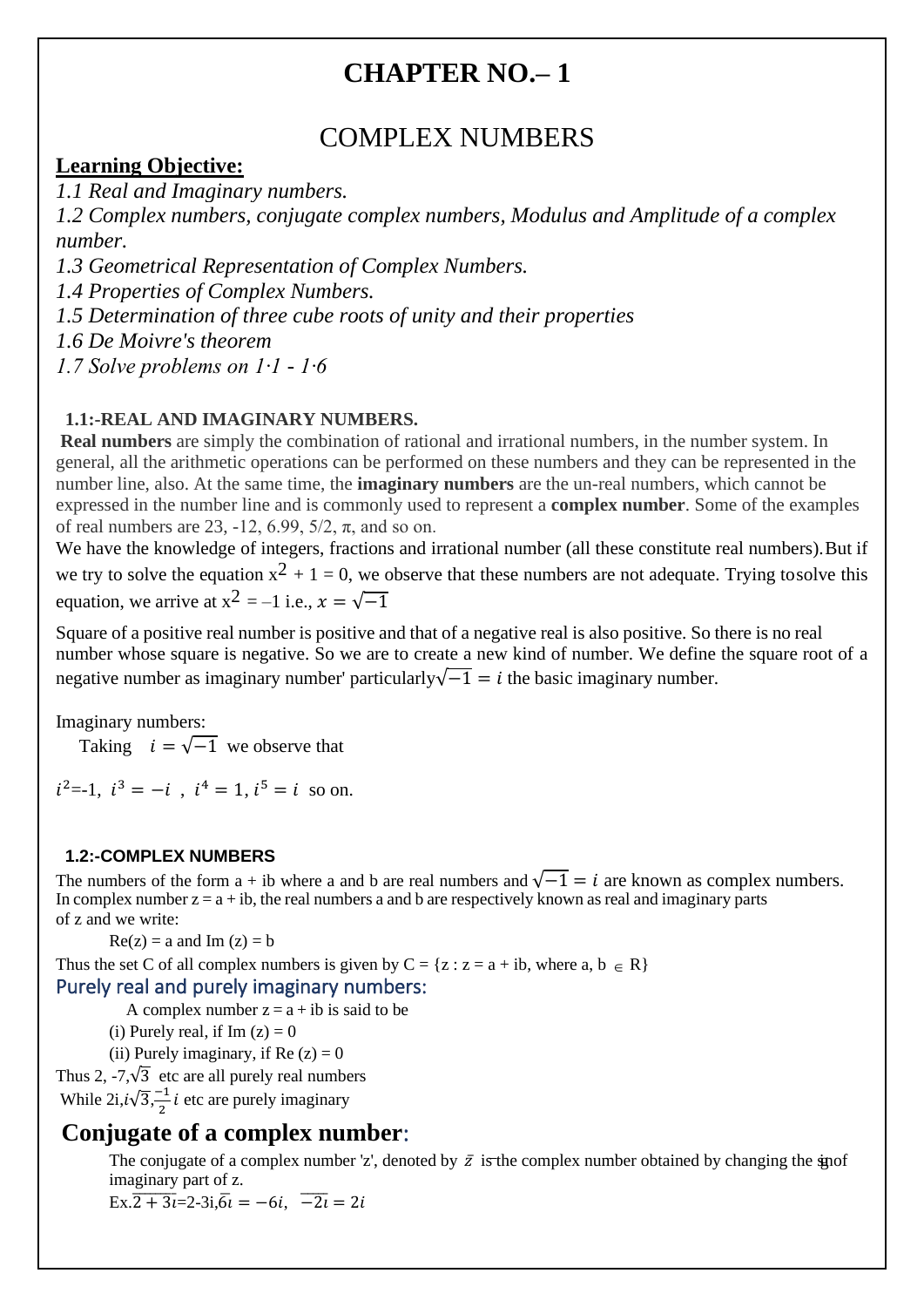#### **Modulus of a complex number:**

If  $z = x + iy$  be a complex number, the modulus of z, written as | z | is a real number  $\sqrt{x^2 + y^2}$ 

For z= 3+4i | z |=
$$
\sqrt{3^2 + 4^2} = 5
$$
  
If z=x+iy,  $\bar{z} = x - iy$ .  
 $|z| = \sqrt{x^2 + y^2}$ ,  $|\bar{z}| = \sqrt{x^2 + (-y^2)} = \sqrt{x^2 + y^2}$ ,

#### 1.3: -Geometrical Representation of a complex number

Let O be the origin and X'OX and YOY' be the co-ordinate axes. The real numbers are taken along X-axis and the imaginary numbers along the Y axis. So the x-axis is called the real axis and the y axis is called the imaginary axis. Then, any complex number  $z=x+iy$  may be represented by a unique point p whose coordinates are (x, y).

Thus a purely real number will be represented by some point on x-axis.

And, therefore x-axis is called the real axis similarly, purely imaginary numbers lie on y-axis. So, y-axis is called the imaginary-axis.

The form  $z = r (\cos \theta + i \sin \theta)$  is called the polar form or trigonometrical form or standard form or modulus, amplitude form of z.

Here  $r = |z|$  and the angle  $\theta$  in known as the amplitude or argument of z written as amp (z) or arg (z)



#### **Argument/Amplitude of a complex number**:

The form  $z = r(\cos\theta + i\sin\theta)$  is called the polar form or trigonometrical form or standard form or modulus, amplitude form of z.

Here  $r = |z|$  and the angle  $\theta$  in known as the amplitude or argument of z written as amp (z) or arg (z). Amp(z),  $\theta$ =tan<sup>-1</sup> $\frac{y}{x}$ 

1.4:-Properties of Complex Numbers.

*SUM DIFFERENCE AND PRODUCT OF COMPLEX NUMBERS*

For any complex number  $z_1 = (a + ib)$  and  $z_2 = (c + id)$ we define (i)  $z_1 + z_2 = (a + ib) + (c + id) = [(a + c) + i (b + d)]$ (ii)  $z_1 - z_2 = (a + ib) - (c + id) = [(a - c) + i (b - d)]$ (i)  $z_1 z_2 = (a + ib)(c + id) = [(ac - bd) + i (ad + bc)]$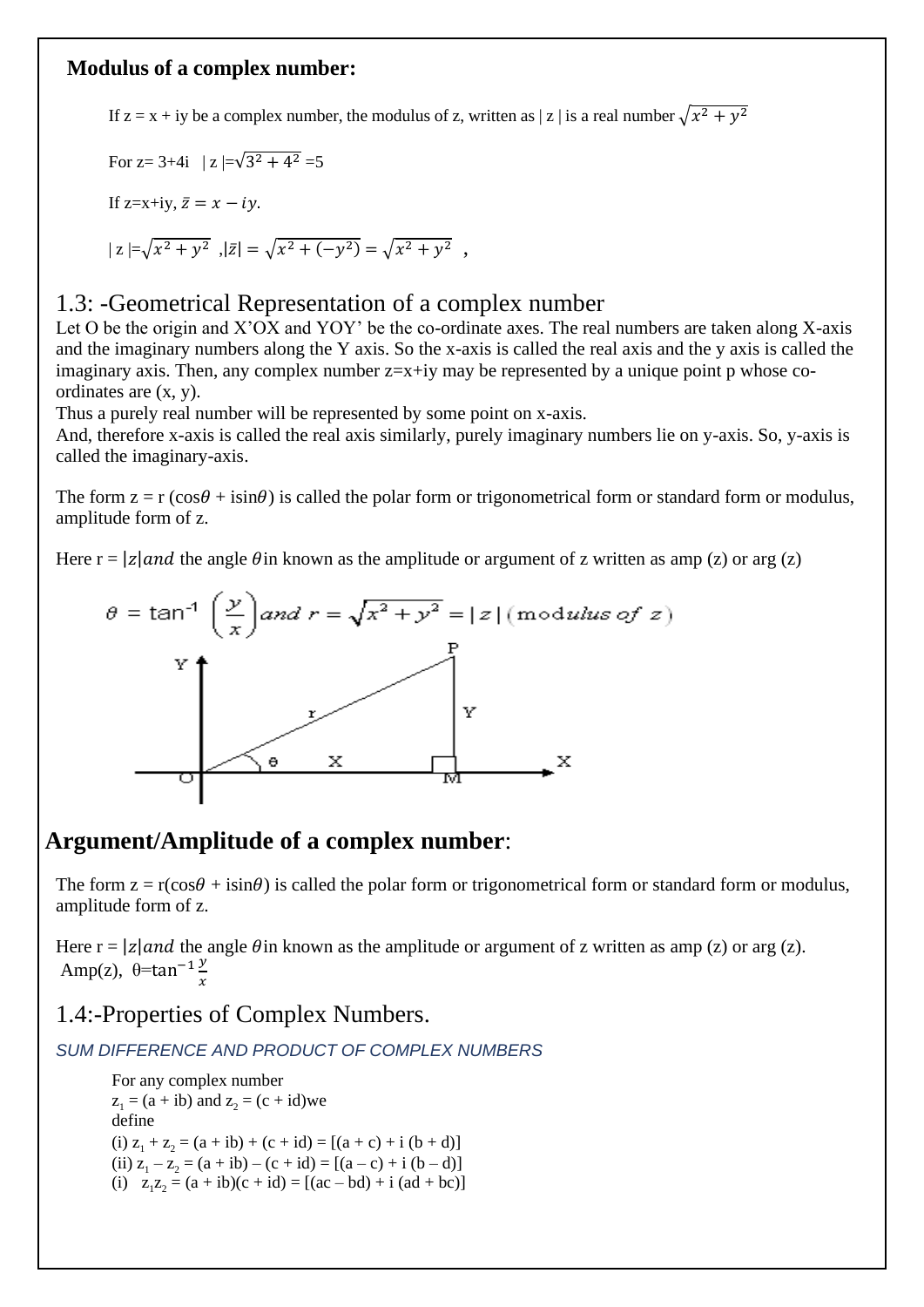#### 1.5:- **CUBE ROOT OF UNITY**

Let  $\sqrt[3]{1} = x$ , then  $x^3 = 1$  [on cubing both sides]  $x^3 - 1 = 0$  $(x-1)(x^2+x+1)=0$  $x - 1 = 0$  or  $x^2 + x + 1 = 0$  $x=1$  or  $x=\frac{-1\pm\sqrt{1-4}}{2}$ 2  $x=1$  or or  $x=\frac{-1\pm i\sqrt{3}}{2}$ 2

#### properties

**↓** The cube root of unity are 1,  $\frac{-1+i\sqrt{3}}{2}$  and  $\frac{-1-i\sqrt{3}}{2}$ 

❖ Clearly one of the roots of unity is real and the other two are complex.

❖ Each complex cube root of unity is the square of the other.

**Remarks:** If we denote one of the complex cube roots of unity by ω(omega), then clearly the other one is  $ω^2$ .

Also, since  $\omega$  is a cube root of unity,  $\omega^3 = 1$ 

❖ The sum of cube roots of unity is zero.

 $1+\omega+\omega^2=0$ 

*Example* – *1* : Express in the form  $a + ib$  of  $\frac{3+5i}{2-2i}$  $2-3i$ 

$$
Soln : \frac{3+5i}{2-3i} = \frac{(3+5i)(2+3i)}{(2-3i)(2+3i)}
$$
  
= 
$$
\frac{6+10i+9i+15i^2}{4-9i^2}
$$
  
= 
$$
\frac{-9+19i}{13} = \frac{-9}{13} + \frac{19}{13}i
$$

*Example* – 2 : Find the value of  $i^{17} + i^{20} - i^{13}$  $\textit{Sol}^n : i^{17} + i^{20} - i^{13} = i^{16}$ .  $i + i^{20} - i^{12}$ .  $i = (i^2)^8$ .  $i + (i^2)^{10} - (i^2)^6$ . i  $= (-1)^8$  i +  $(-1)^{10}$  –  $(-1)^6$  i = i + 1 – i = 1 *Example*  $-3$ : If 1,  $\omega$ ,  $\omega^2$  are the cube roots of unity prove that(a) (1)  $(-\omega)$   $(1-\omega^2)$   $(1-\omega^4)$   $(1-\omega^5) = 9$ *Sol*<sup>n</sup>: L.H.S.  $(1 - \omega) (1 - \omega^2) (1 - \omega^4) (1 - \omega^5)$  $=(1-\omega)(1-\omega^2)(1-\omega^3\cdot\omega)(1-\omega^3\omega^2)$  $= (1 - \omega) (1 - \omega^2) (1 - \omega) (1 - \omega^2)$  $= (1 - \omega)^2 (1 - \omega^2)^2 = [(1 - \omega) (1 - \omega^2)]^2$  $= [(1 - \omega - \omega^2 + \omega^3]^2 = (2 - \omega - \omega^2)^2]$  $=(2 + 1)^2 = 3^2 = 9$ *Example – 4 :* **Find square roots of**  *3 + 4i Sol<sup>n</sup>* : (a) *:* (a) Let x,  $y \in R$ ,  $x + iy/\sqrt{3} + 4i$  $x^2 - y^2 + i 2xy = 3 + 4i$ Equating real and imaginary parts $x^2$  –  $y^2 = 3$  and  $2xy = 4$  $(x^{2} + y^{2})^{2} = (x^{2} - y^{2})^{2} + 4x^{2}y^{2} = 25$ Hence  $x^2 + y^2 = \pm 5$ , But since  $x^2 + y^2$  is non-negative, we have  $x^2 + y^2$  $= 5$  $x^2 - y^2 = 32x^2 = 8$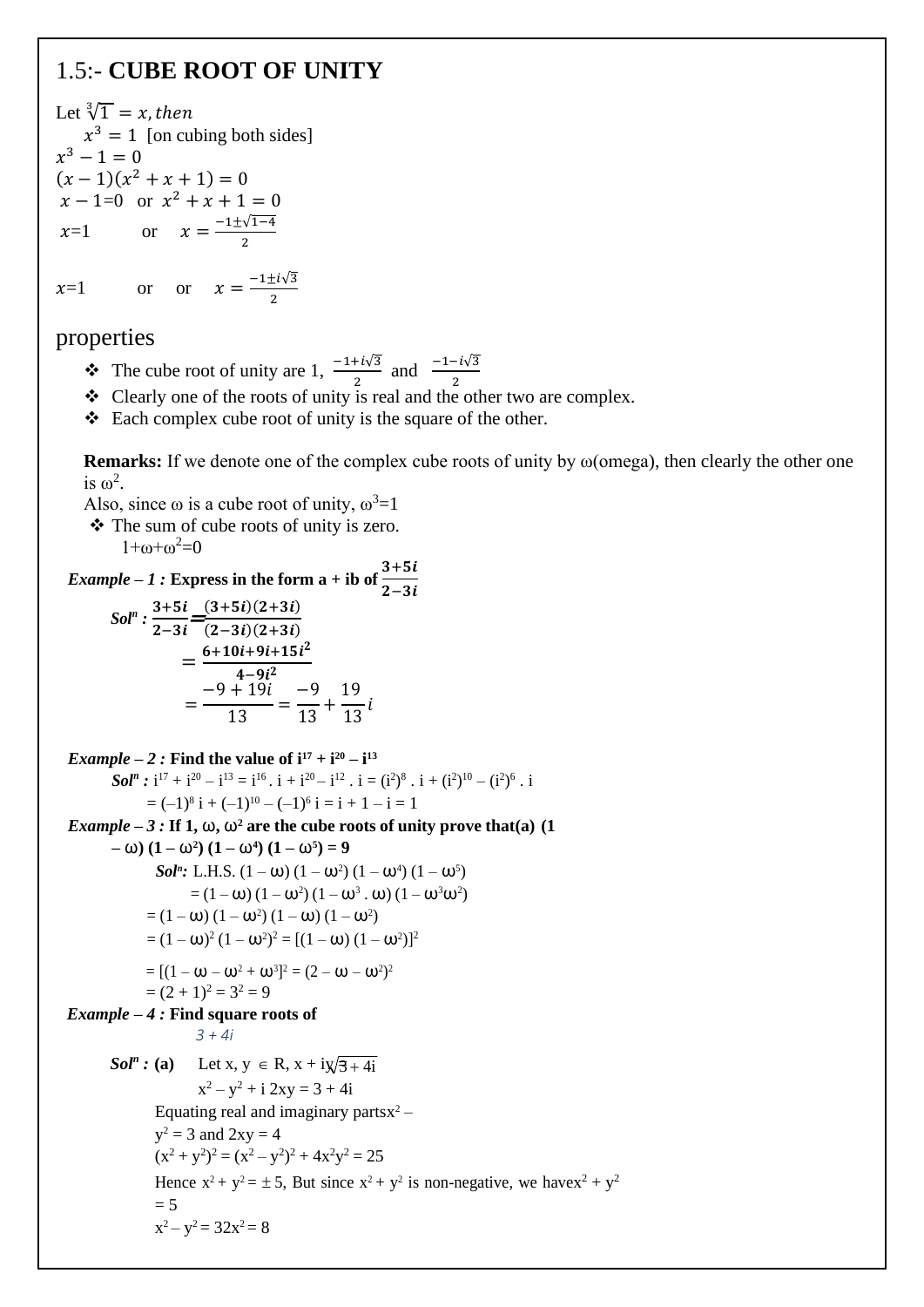i.e,  $x^2 = 4$ , i.e,  $x = \pm 2$ ,  $y^2 = 1$  i.e.,  $y = \pm 1$  Hence square root of  $3 + 4i = \pm (2 + i)$ 

#### *1.6: -De-Movire's Theorem*

Theorem: If n is an integer, positive or negative or zero. Then  $(\cos\theta + i \sin\theta)^n = (\cos n\theta + i \sin n\theta)$ Proof: Case –I : When n is a positive integer. By actual multiplication, we have  $(\cos\theta_1 + i \sin\theta_1)$  (cos  $\theta_2 + i \sin\theta_2$ )  $= (\cos\theta_1 \cos\theta_2 - \sin\theta_1 \sin\theta_2) + i(\sin\theta_1 \cos\theta_2 + \cos\theta_1 \sin\theta_2)$  $=\cos (\theta_1 + \theta_2) + i \sin (\theta_1 + \theta_2)$ Similarly,  $=(\cos\theta_1 + i \sin\theta_1)(\cos\theta_2 + i \sin\theta_2)(\cos\theta_3 + i \sin\theta_3)$  $=$ [( cos $\theta_1$  +i sin $\theta_1$ )( cos  $\theta_2$  + i sin  $\theta_2$ )]( cos  $\theta_3$  + i sin  $\theta_3$ )  $= [\cos(\theta_1 + \theta_2) + i \sin(\theta_1 + \theta_2)](\cos \theta_3 + i \sin \theta_3)$  $= [\cos(\theta_1 + \theta_2 + \theta_3) + i \sin(\theta_1 + \theta_2 + \theta_3)]$ Proceeding in this way, for n factors we have  $(\cos\theta_1 + i \sin\theta_1)(\cos\theta_2 + i \sin\theta_2)...(\cos\theta_n + i \sin\theta_n)$  $=$  cos  $(\theta_1 + \theta_2 + ... + \theta_n) + i \sin (\theta_1 + \theta_2 + ... + \theta_n)$ …..(i) Putting  $\theta_1 = \theta_2 = \theta_3 = \ldots = \theta$  in (i), we get  $(\cos\theta + i \sin\theta)^n = (\cos n\theta + i \sin n\theta)$ Case – II : When n is a Negative integer. Let  $n = -m$ , where m is a positive integer. Then,  $(\cos\theta + i \sin\theta)^n = (\cos\theta + i \sin\theta)^{-m} = \frac{1}{(\cos\theta + i \sin\theta)^n}$  $(\cos\theta + i \sin\theta)^m$  $=\frac{1}{(\cos\theta + i\sin\theta)^m} = \frac{1}{\cos m\theta + i\sin^2\theta}$  $\frac{1}{\cos m\theta + i \sin m\theta}$  (by case I)  $=\frac{1}{\cos \theta}$  $\frac{1}{\cos m\theta + i \sin m\theta}$  X  $\frac{(\cos m\theta - i \sin m\theta)}{(\cos m\theta - i \sin m\theta)}$  $(cos<sup>π</sup>θ - i sin<sup>π</sup>θ)$  $=\frac{(\cos m\theta - i\sin m\theta)}{(\cos^2 m\theta - i^2\sin^2 m\theta)} = \frac{\cos m\theta - i\sin m\theta}{(\cos^2 m\theta + \sin^2 m\theta)}$ (cos m $\theta$  – i sin m $\theta$ ) cosmθ− i sin mθ  $=$  cos m $\theta$  – *i* sin m $\theta$  = cos(-m)  $\theta$  + i sin (-m)  $\theta$ [∴ cos (-θ) = cosθ & sin (-θ)= -sinθ]  $=$  cos n  $\theta$  + i sin n  $\theta$  [∴  $-m = n$ ] Case – III : When  $n=0$ Clealy,  $(\cos \theta + I \sin \theta)^0 = 1$  $=$  cos  $(0, \theta)$  + I sin  $(0, \theta)$ Thus, De Movire's theorem is true for all integral value of n. **Remark :** The theorem is also true when n is fraction **Cor** -**I:**  $(\cos \theta + i \sin \theta)^{-n}$  $=$  cos(-n)  $\theta$  + *i* sin (-n)  $\theta$  = cos n $\theta$  - i sin n $\theta$ **Cor** – **2:**  $(\cos \theta - i \sin \theta)^n = [\cos (-\theta) + i \sin (-\theta)]^n$  $= cos[n(-\theta)] + Isin[n(-\theta)] = cos(-n\theta) + i sin(-n\theta)$  $= (\cos n\theta - i \sin n\theta)$ Cor – 3:  $(\cos\theta - i \sin \theta)^{-n} = [\cos(-\theta) + \sin(-\theta)]^{-n}$  $=\cos \{(-n) (-\theta)\} + i \sin \{(-n) (-\theta)\} = \cos n\theta + i \sin n\theta$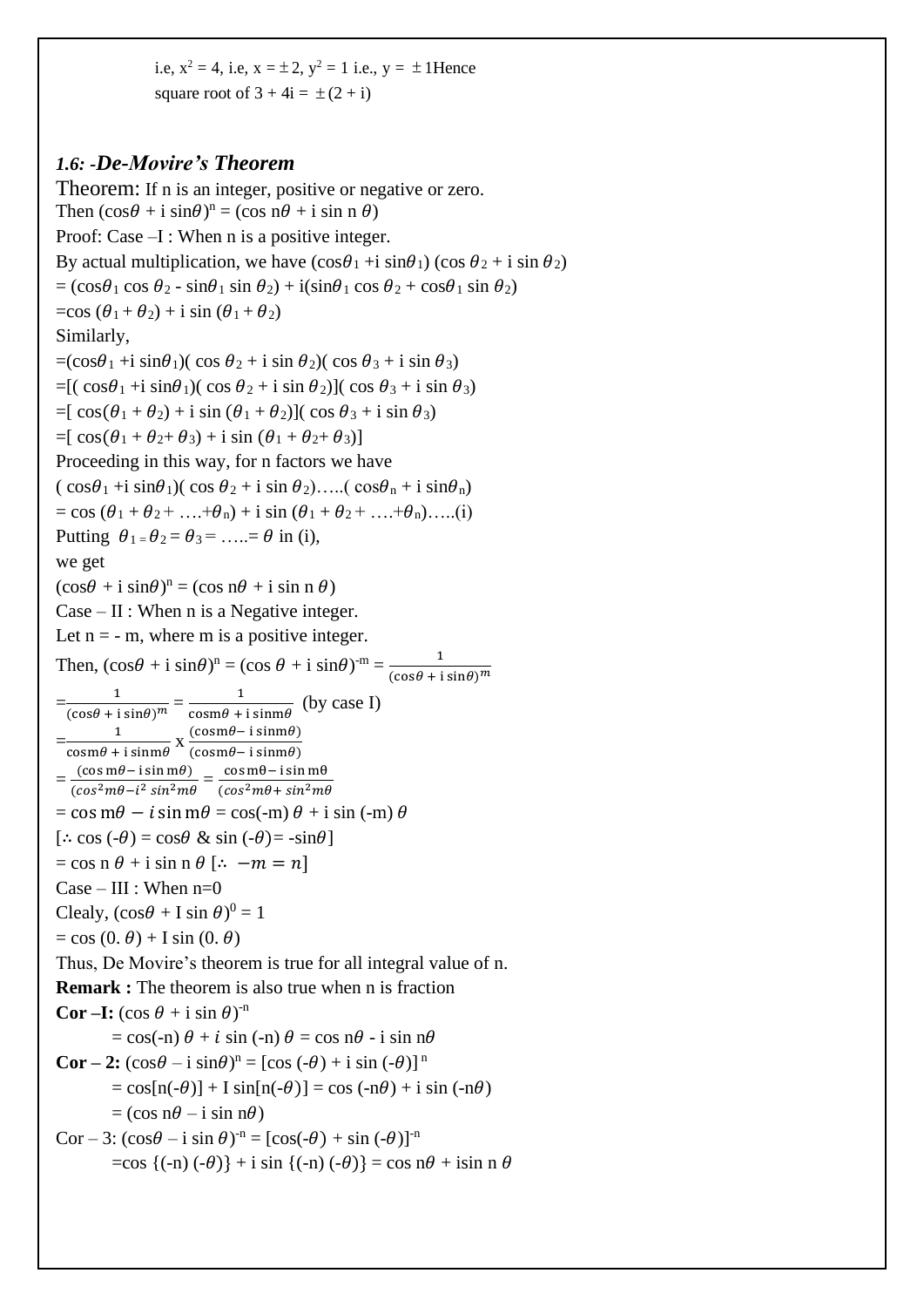#### **POSSIBLE LONG QUESTIONS WITH ANSWER**

(a) Find the value of  $(-i)^{4n+2}$  [2007(w)  $Sol<sup>n</sup> : (-i)<sup>4n+2</sup>$  $= (-i)4n (-i)2 = 1 \times i2 = -1$ **(b) Find the modulus & conjugate of 3 – 2i Sol<sup>n</sup>** : The modulus of 3-2i  $=\sqrt{3^2+(-2)^2}=\sqrt{13}$ The conjugate of  $3-2i = 3+2i$ **( c) Find the modulus and the argument of (-3 -4i). Sol<sup>n</sup> :** , The modulas of -3-4i  $=\sqrt{(-3)^2+(-4)^2}=\sqrt{25}=5$ Argument,  $\theta = \tan^{-1}(\frac{a}{b})$  $\frac{a}{b}$ ) =tan<sup>-1</sup> ( $\frac{3}{4}$ )  $\frac{1}{4}$ **(h) Express in the form of a+ib [2008(w)**  $(1+i)^2$  $3-i$ **Sol<sup>n</sup>**:  $\frac{(1+i)^2}{2i}$  $\frac{(1+i)^2}{3-i} = \frac{1+i^2+2i}{3-i}$  $\frac{i^2+2i}{3-i} = \frac{1-1+2i}{3-i}$  $3-i$  $=\frac{2i}{2}$  $\frac{2i}{3-i} = \frac{2i(3+i)}{(3-i)(3+i)}$  $\frac{2i(3+i)}{(3-i)(3+i)} = \frac{6i+2i^2}{9+1}$  $9+1$  $=\frac{6i-2}{10}$  $\frac{i-2}{10} = \frac{2(3i-1)}{10}$  $\frac{3i-1)}{10} = \frac{-1+3i}{5}$  $\frac{+3i}{5} = \frac{-1}{5}$  $\frac{-1}{5} + \frac{3}{5}$  $\frac{3}{5}i$ (i) If  $\omega$  be the cube root of unity then find the value of  $(1+\omega)^5$ . **Sol<sup>n</sup>:**  $(1+\omega)^5 = (-\omega^2)^5 = (-\omega)^{10}$  $=\boldsymbol{\omega}^{10}=(\boldsymbol{\omega}^3)^3$ **.**  $\boldsymbol{\omega}=1$ **.**  $\boldsymbol{\omega}=\boldsymbol{\omega}$ **(j) Express in the form of A+iB**  $cos\theta - i sin\theta$  $cos\theta + i sin\theta$ **Sol<sup>n</sup> :**  $\frac{\cos\theta - i \sin\theta}{\cos\theta + i \sin\theta} = \frac{(\cos\theta - i \sin\theta)(\cos\theta - i \sin\theta)}{(\cos\theta + i \sin\theta)(\cos\theta + i \sin\theta)}$  $\cos\theta + i \sin\theta$   $(\cos\theta + i \sin\theta)(\cos\theta - i \sin\theta)$  $=\frac{\cos^2\theta + i^2\sin^2\theta - i(\sin\theta\cos\theta + \sin\theta\cos\theta)}{i^2\theta + i^2\theta}$  $cos^2\theta + sin^2\theta$  $=\frac{(cos^2\theta - sin^2\theta) - i (2sin\theta cos\theta)}{1} = cos 2\theta - i sin 2\theta$  $\overline{1}$ 

#### **POSSIBLE LONG QUESTIONS**

- 1. If w be the cube roots of unity, then prove that  $(1 - w + w^2)^7 + (1 + w + w^2)^7 = 128$
- 2. Find square roots of  $-5 + 12i$  [2013(W)
- 3. If  $x + \frac{1}{x}$  $\frac{1}{x}$  = 2 cos  $\theta$  then show that  $x^n + \frac{1}{x^n}$  $\frac{1}{x^n}$  = 2 cos n $\theta$  [2013(w), 2017(w)
- 4. Show that  $\left(\frac{1+\sin\theta+i\cos\theta}{1+\sin\theta-i\cos\theta}\right)$  $\frac{1+\sin\theta+i\cos\theta}{1+\sin\theta-i\cos\theta}$ <sup>n</sup> = cos( $\frac{n\pi}{2}$  $\frac{i\pi}{2}$  –  $\theta$ ) + *i* sin( $\frac{n\pi}{2}$  $\frac{u}{2}$  –  $\theta$ ) [2008(*w*)
- 5. **If 1,** ω**,** ω**<sup>2</sup> are the cube roots of unity prove that**  $(1 + 5\omega^2 + \omega^4)(1 + 5\omega + \omega^2)(5 + \omega + \omega^2) = 64$  [2009(w)]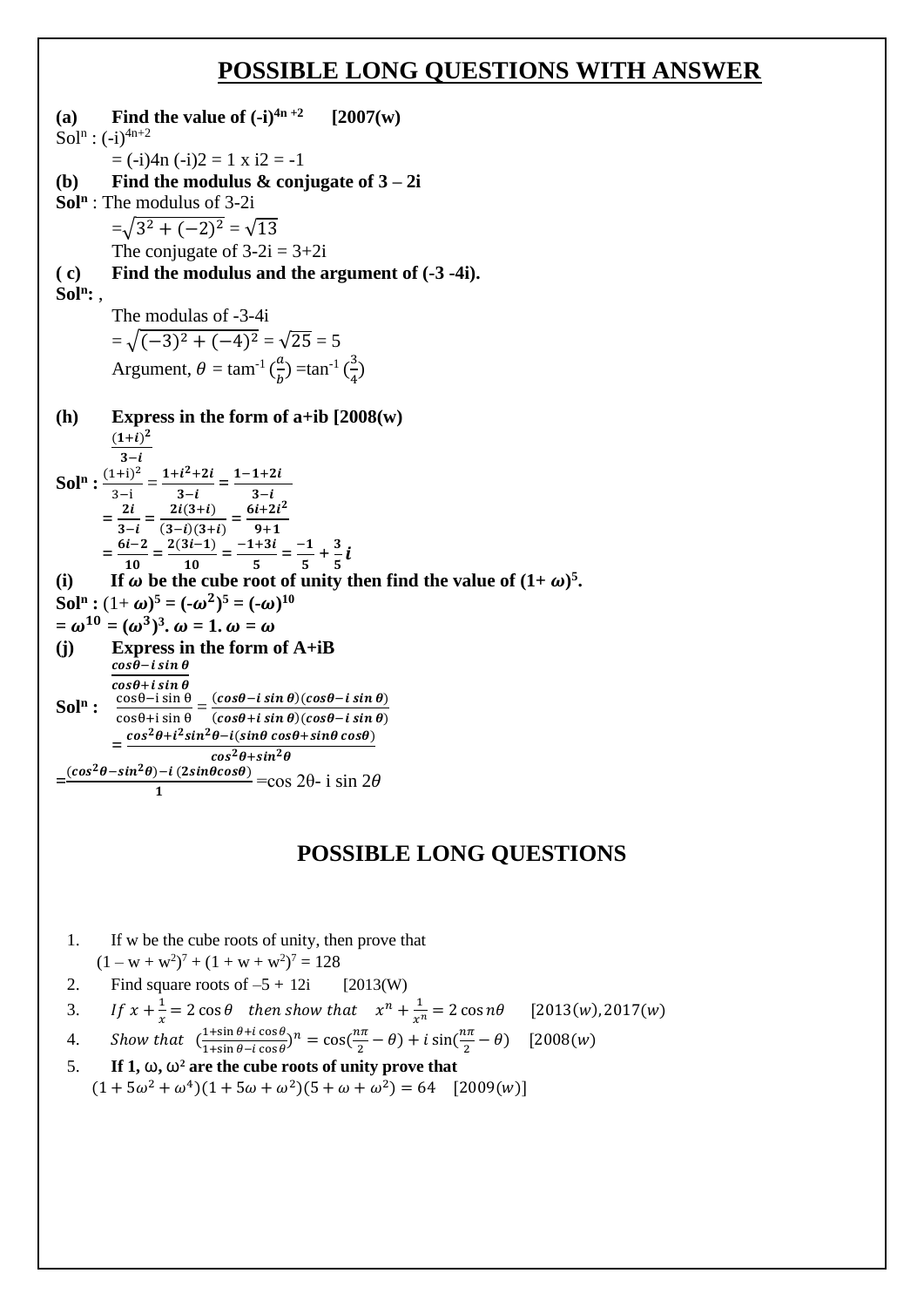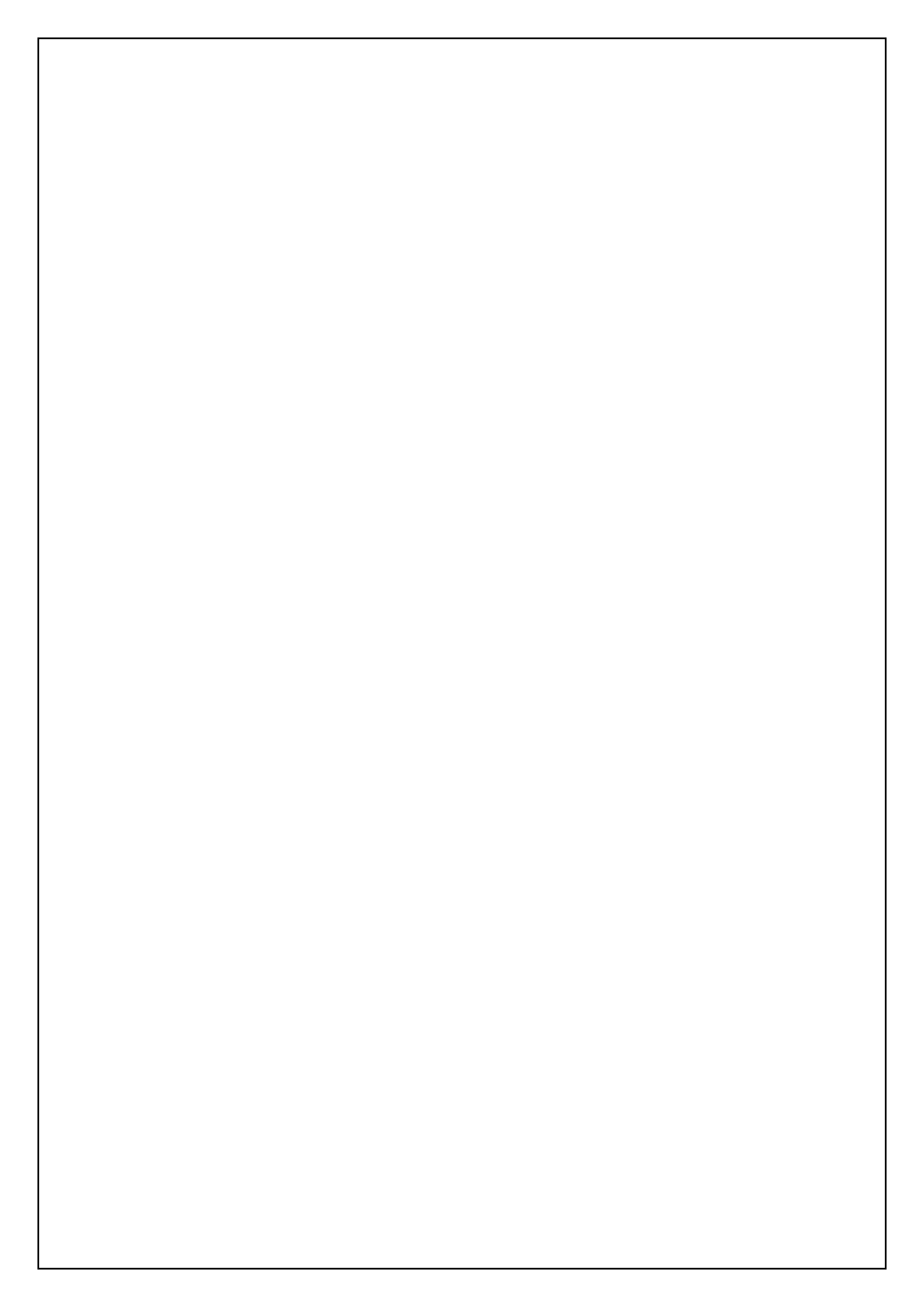# **CHAPTER – 2 MATRICES**

2.1. Define rank of a matrix.

2.2. Perform elementary row transformations to determine the rank of a matrix.

2.3. State Rouche's theorem for consistency of a system of linear equations in unknowns.

2.4. Solve equations in three unknowns testing consistency.

**Definition: A matrix is a rectangular array of numbers. A matrix with 'm' rows and 'n' columns is called m×n matrix. A rectangular array of elements of the form**

| $a_{m1}$ $a_{m2}$ $a_{mn}$ |  | $\begin{bmatrix} a_{11} & a_{12} & \dots & a_{1n} & b_1 \\ a_{21} & a_{22} & \dots & a_{2n} & b_2 \\ \vdots & \vdots & \vdots & \vdots & \vdots \\ a_{m1} & a_{m2} & \dots & a_{mn} & b_n \end{bmatrix}$ |
|----------------------------|--|----------------------------------------------------------------------------------------------------------------------------------------------------------------------------------------------------------|

**Minor** – Minor is the determinate value which is obtained by deleting row & coloumn of the particular element and denoted by the symbol........................ , i-rows j-coloum.

Ex: 
$$
\begin{bmatrix} 2 & 3 & 5 \\ -2 & 5 & 1 \\ 6 & 0 & 2 \end{bmatrix}
$$
  
\nMinor M<sub>11</sub>= $\begin{bmatrix} 5 & \cdots & 1 \\ \vdots & \ddots & \vdots \\ 0 & \cdots & 2 \end{bmatrix}$  = 5 × 2 – 1 × 0 = 10  
\nMinor M<sub>23</sub>= $\begin{bmatrix} 2 & \cdots & 3 \\ \vdots & \ddots & \vdots \\ \end{bmatrix}$  = 2 × 0 – 3 × 6 = -18

6 ⋯ 0

**Upper triangular Matrix –** A matrix is said to be upper triangular if the elements belowthe main diagoned are zeros.

 $A=$ 1 2 3  $0 \t1 \t -2$ 0 0 3 ]

**Sub- Matrix –** Any matrix obtained by omitting some rows or columns or both of a given m×n matrix'A' is called a sub-matrix of A

Thus 
$$
\begin{bmatrix} a & b \\ d & e \end{bmatrix}
$$
 is a sub-matrix of  $\begin{bmatrix} a & b & c \\ d & e & f \\ g & h & i \end{bmatrix}$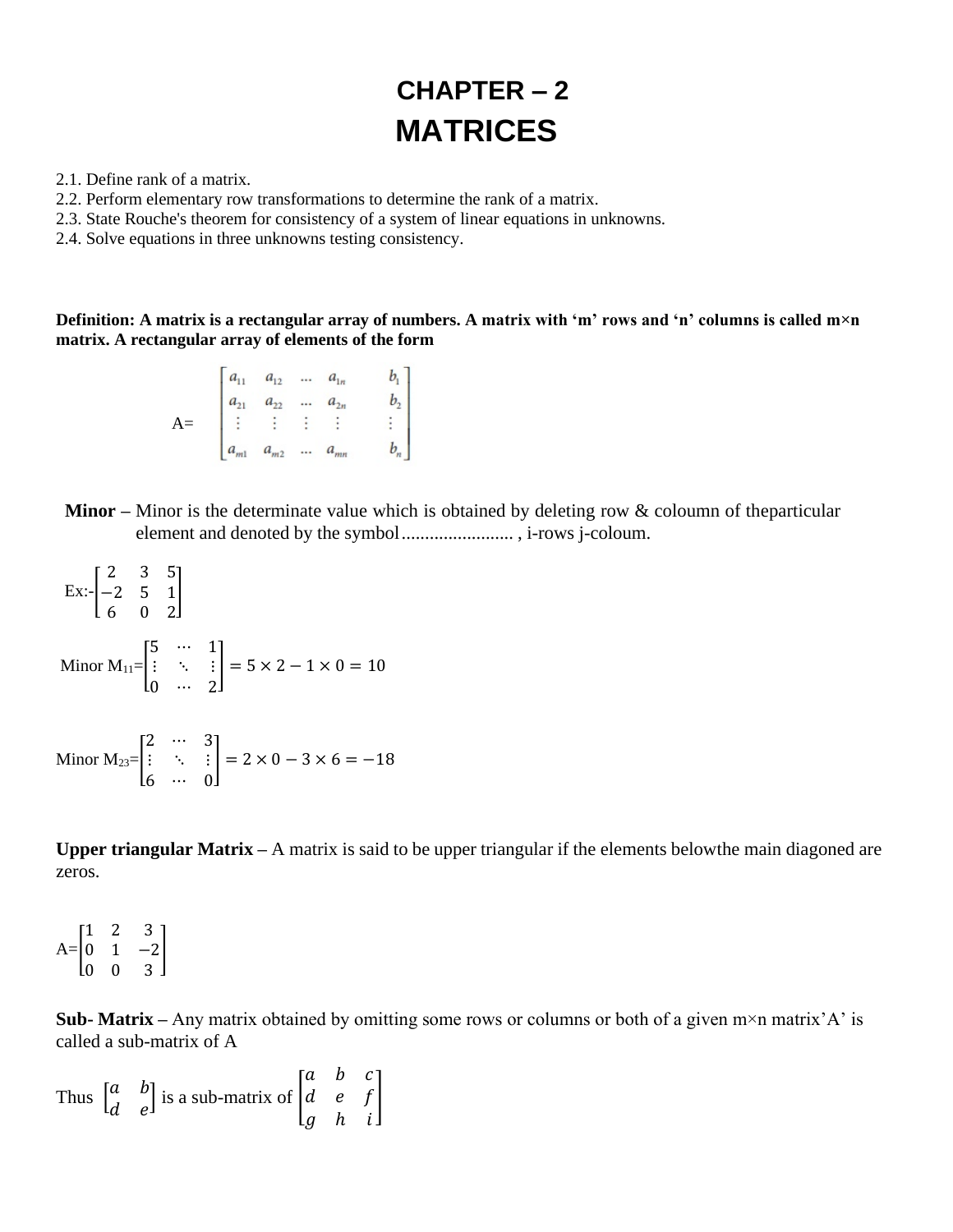#### **2.1:Rank of a matrix :** A matrix is said to be of rank 'r' if

- (i) It has atleast one non-zero minor of order 'r'
- (ii) Every minor of order higher than 'r' vanishes.

Otherwise, rank of matrix which can be obtained by eliminating largest order of non vanishing minor of the matrix.

The rank of a matrix A shall be denoted by the symbol  $r(A)$ .

The rank of a non singular square matrix of order 'n'is n and that of a singular square matrix of order 'n'is less than n.

Obviously  $r(A) \leq min(m,n)$ 

Remarks:-If all the elements of a matrix A are zero, then  $r(A)=0$  that is the rank of a null matrix is assumed to be zero.

Ex-Find the rank of 
$$
\begin{bmatrix} 1 & 2 & 3 \ 2 & 3 & 4 \ 3 & 4 & 5 \end{bmatrix}
$$
  
\nSoI<sup>n</sup>:-Let A=
$$
\begin{bmatrix} 1 & 2 & 3 \ 2 & 3 & 4 \ 3 & 4 & 5 \end{bmatrix}
$$
  
\nr(A) ) $\leq$  min (3,3)  
\n $|A| = \begin{bmatrix} 1 & 2 & 3 \ 2 & 3 & 4 \ 3 & 4 & 5 \end{bmatrix} = 1(15 - 16) - 2(10 - 12) + 3(8 - 9) = -1 + 4 - 3 = 0$ 

Here A is a singular square matrix in which there is at least one  $2\times 2$  sub-matrix, for

$$
|A_1| = \begin{vmatrix} 3 & 4 \\ 4 & 5 \end{vmatrix} = 15 - 16 = -1 \neq 0 \text{ whose det. is not equal to zero.}
$$
  
Hence the r(A) = 2  
Ex-Find the rank of  $\begin{bmatrix} 0 & 0 & 1 \\ 0 & 2 & 0 \\ 1 & 0 & 2 \end{bmatrix}$   
SoI<sup>n</sup>:-Let A= $\begin{bmatrix} 0 & 0 & 1 \\ 0 & 2 & 0 \\ 1 & 0 & 2 \end{bmatrix}$   
r(A) ) $\leq$  min (3,3)  

$$
|A| = \begin{vmatrix} 0 & 0 & 1 \\ 0 & 2 & 0 \\ 1 & 0 & 2 \end{vmatrix} = 0 - 0 + 1(0 - 2) = -2 \neq 0
$$

Therefore rank of this matrix is 3.

2.2:**Elementary transformations**: – The following operations three of which refer to rows areknown as elementary transformations.

- II. The interchange of any two rows (Rij)
- III. The multiplication of any row by a non-zero scalar (kRi)
- IV. The addition of a constant multiple of the elements of any row to the corresponding elements of any other row  $(Ri + kRj)$

#### **Working Rule :**

**Step – I :** Conver the matrix to the upper triangular form.

**Step – II :** The no.of non-zero rows is the rank of the matrix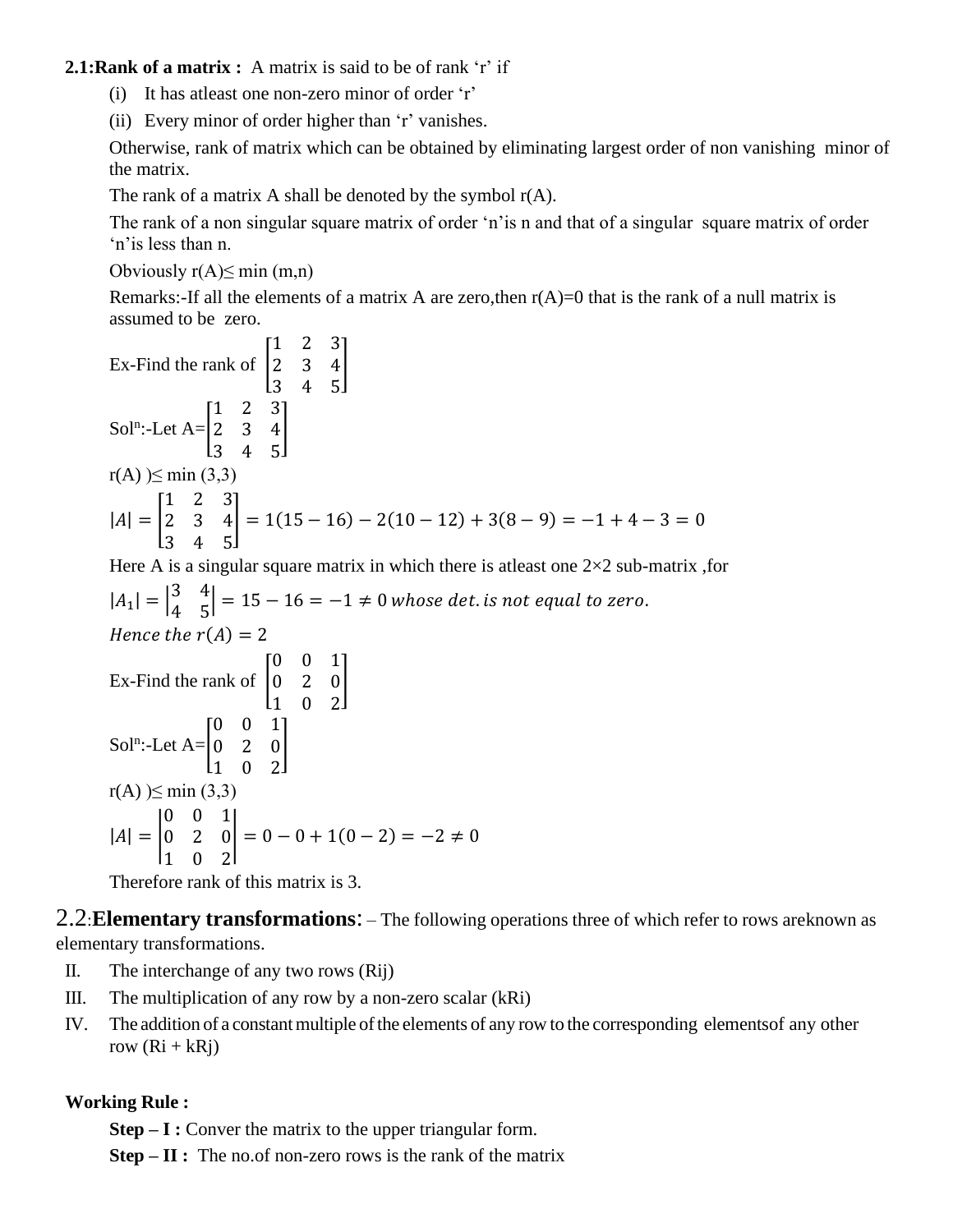Ex-Find the rank of matrix A=
$$
\begin{bmatrix} 1 & 2 & 3 \\ 3 & 4 & 5 \\ 4 & 6 & 8 \end{bmatrix}
$$
  
\nSoI<sup>n</sup>: $A = \begin{bmatrix} 1 & 2 & 3 \\ 3 & 4 & 5 \\ 4 & 6 & 8 \end{bmatrix} \sim \begin{bmatrix} 1 & 2 & 3 \\ 0 & -2 & -4 \\ 0 & -2 & -4 \end{bmatrix}$   $[R_2 \rightarrow R_2 - 3R_1$  and  $R_3 \rightarrow R_3 - 4R_1$ ]  
\n $\sim \begin{bmatrix} 1 & 2 & 3 \\ 0 & -2 & -4 \\ 0 & 0 & 0 \end{bmatrix}$   $[R_3 \rightarrow R_3 - R_2]$ 

Hence rank of the matrix is  $r(A)=2$ 

**Consistency** : A system of equatiars are said to be consistent if either they will have uniquesolution on many solution and sid to be inconsistent if they will have no solution.

| $2x + 3y = 8$     | $x + 2y = 5$   | $x - y = 10$  |
|-------------------|----------------|---------------|
| $x - 2y = 4$      | $2x + 4y = 10$ | $3x-3y=15$    |
| (unique solution) | (many soluion) | (No solution) |

Consistency of a system of linear equations : -

Consider a system of m linear equations  $a_{11}x_1 + a_{12}x_2 + \ldots + a_{1x}x_n = b_1$  $a_{21}x_1 + a_{22}x_2 + \ldots + a_{2n}x_n = b_2$ *… …. …. …. ….. - … …. …. …. …..*  $a_{m1}x_1 + a_{m2}x_2 + \ldots + a_{mn}x_n = b_m$ Containing the n unknows  $x_1, x_2, \ldots, x_n$ . Considering set of equations  $a_1 x + b_1 y + c_1 z = d_1$  $a_2 x + b_2 y + c_2 z = d_2$ 

 $a_3x + b_3y + c_3z = d_3$ 

The equation can be written in matrix form as

|  | $\begin{bmatrix} a_1 & b_1 & c_1 \end{bmatrix}$ | $\mathbf{x}$    |     |                                                                 |
|--|-------------------------------------------------|-----------------|-----|-----------------------------------------------------------------|
|  | $\begin{vmatrix} a_2 & b_2 & c_2 \end{vmatrix}$ | y               | $=$ |                                                                 |
|  | $\begin{bmatrix} a_3 & b_3 & c_3 \end{bmatrix}$ | $\vert z \vert$ |     | $\left[ \begin{array}{c} d_1 \\ d_2 \\ d_3 \end{array} \right]$ |

 AX=D, where A is the co-efficient matrix Now we join matrix A and D

 $\overline{a}$ 

$$
[A:D] = \begin{bmatrix} a_1 & b_1 & c_1 & \vdots & d_1 \\ a_2 & b_2 & c_2 & \vdots & d_2 \\ a_3 & b_3 & c_3 & \vdots & d_3 \end{bmatrix}
$$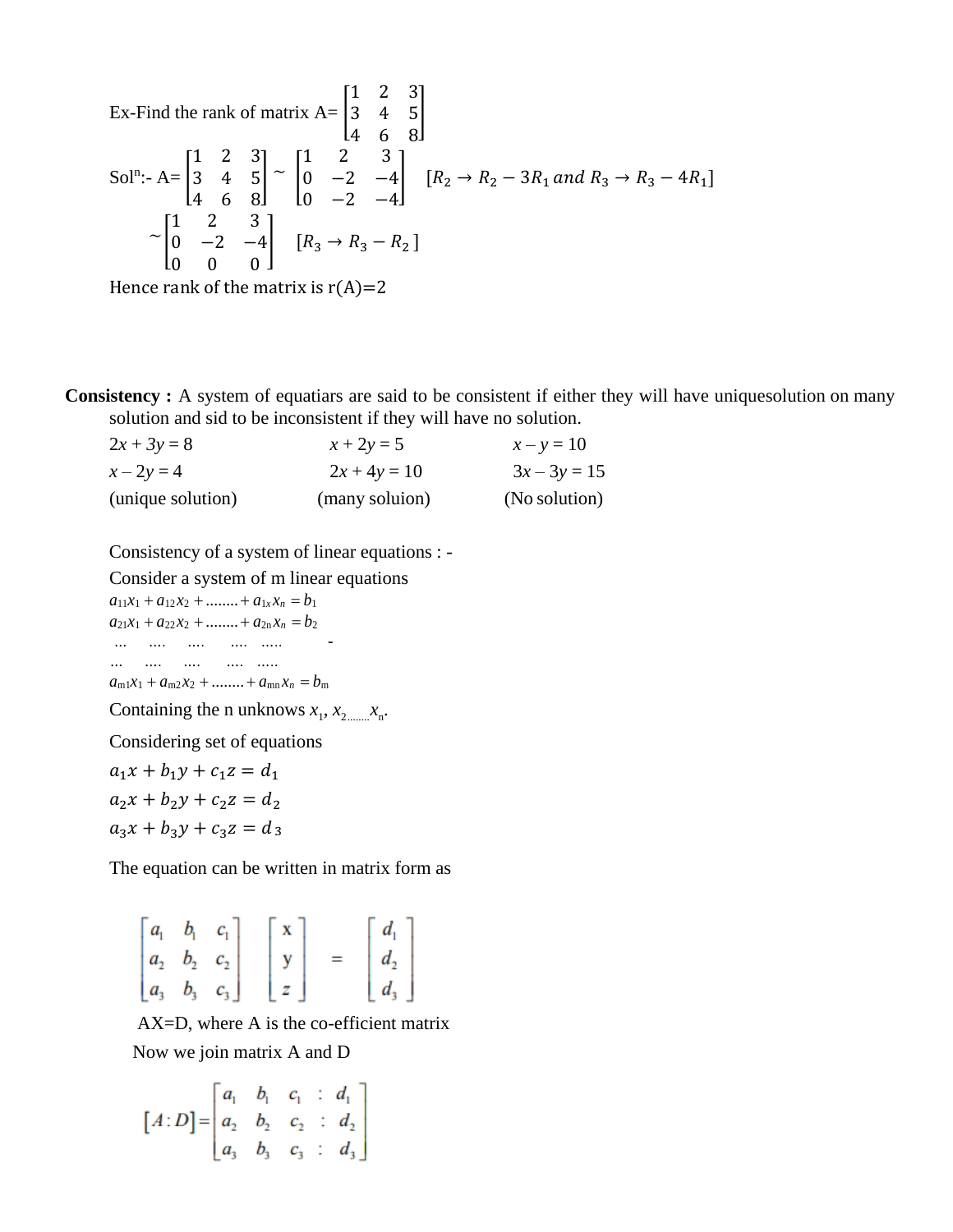It is called Augumented matrix

#### **2.3:Rouche's Theorem :**

The system of equations is consistent if and only if the co-efficient matrix A and the augumented matrix K are of some rank otherwise the system is inconsistent.

Procedure to test the consistency of a system of equations in *x* unknows.

Find the ranks of the co-efficient matrix A and the augmented matrix 'K' by reducing tothe upper triangular form by elementary row operations.

- (a) Consistant equations : If Rank  $A = Rank K$
- (i) Unique solution Rank  $A = Rank K = n$

Where  $n =$  number of unknowns.

(ii) Infinite solution : Rank  $A = Rank K = r$ .  $r < n$ .

(b) Inconstant equations if Rank  $A \neq Rank K$ 

**Example:**-Solve

 $x + 2y - z = 3$ 

 $3x - y + 2z = 1$ 

 $2x - 2y + 3z = 2$ 

#### **Solution :**

Writing the above equations in matrix form

 AX=D  $\overline{\phantom{a}}$ 1 2 −1 3 −1 2 2 −2 3  $\prod$  $\mathcal{X}$  $\mathcal{Y}$ Z  $=$   $\vert$ 3 1 2 ]

The given equation can be represented in Augumented matrix form

$$
K = \begin{bmatrix} 1 & 2 & -1 & 3 \\ 3 & -1 & 2 & 1 \\ 2 & -2 & 3 & 2 \end{bmatrix}
$$
  
\n
$$
\sim \begin{bmatrix} 1 & 2 & -1 & 3 \\ 0 & -7 & 5 & 3 \\ 0 & -4 & 5 & -4 \end{bmatrix} \begin{bmatrix} R_2 \rightarrow R_2 - 3R_1 \\ R_3 \rightarrow R_3 - 2R_1 \end{bmatrix}
$$
  
\n
$$
\sim \begin{bmatrix} 1 & -1 & 2 & 3 \\ 0 & 5 & -7 & 3 \\ 0 & 5 & -4 & -4 \end{bmatrix} (c_2 \leftrightarrow c_3)
$$
  
\n
$$
\sim \begin{bmatrix} 1 & -1 & 2 & 3 \\ 0 & 5 & -7 & 3 \\ 0 & 0 & 3 & 4 \end{bmatrix} (R_3 \rightarrow R_3 - R_2)
$$
  
\n
$$
r(A)=3 \text{ and } r(K)=3
$$

 $r(A)= r(K) \rightarrow$ equations are consistent. Next to find its solution

$$
x-y+2z = 3
$$

$$
5y-7z = -8
$$

$$
3z = 4
$$

By backward substitution we get  $z = 4/3$ 

$$
5y-7z = -8
$$
,  $5y=-8+7z$ ,  $y = \frac{-8+7\times4/3}{5} = \frac{4}{15}$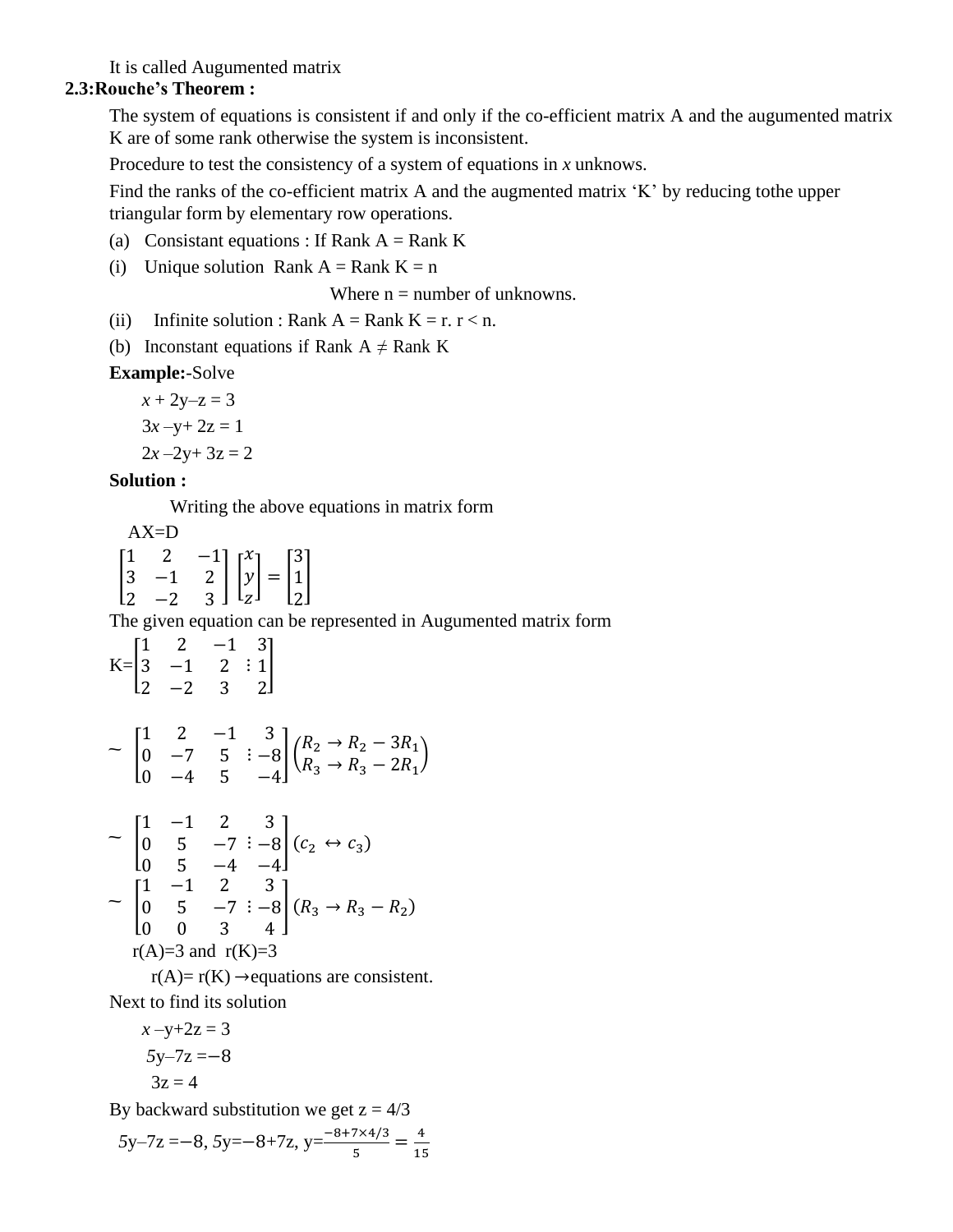$$
x-y+2z = 3
$$
,  $x = 3+y-2z$ ,  $x = 3 + \frac{4}{15} - 2 \times \frac{4}{3} = \frac{9}{15}$   
 $x = \frac{9}{15}$ ,  $y = \frac{4}{15}$  and  $z = \frac{4}{3}$  be the required solution.

Example:-For what value of  $\alpha$  and  $\beta$  do the system of equations

 $x + y + z = 6$  $x + 2y + 3z = 10$  $x + 2y + \alpha z = \beta$  have

(i) No solution,(ii) unique solution,(iii) infinite solutions.

#### **Solution :**

Writing the above equations in matrix form

 $A=$ 1 1 1 1 2 3 1 2 Α  $\prod$  $\mathcal{X}$  $\mathcal{Y}$ Z  $\vert = \vert$ 6 10 β ]

The given equation can be represented in Augumented matrix form

 $K=\vert$ 1 1 1 1 2 3 1 2 α ⋮ 6 10 β ]

$$
\begin{array}{c}\n\sim \begin{bmatrix}\n1 & 1 & 1 & 6 \\
0 & 1 & 2 & \vdots & 4 \\
0 & 1 & \alpha - 1 & \beta - 6\n\end{bmatrix}\n\begin{pmatrix}\nR_2 \rightarrow R_2 - R_1 \\
R_3 \rightarrow R_3 - R_1\n\end{pmatrix} \\
\sim \begin{bmatrix}\n1 & 1 & 1 & 6 \\
0 & 1 & 2 & \vdots & 4 \\
0 & 0 & \alpha - 3 & \beta - 10\n\end{bmatrix}\n\begin{pmatrix}\nR_2 \rightarrow R_2 - R_1 \\
R_3 \rightarrow R_3 - R_2\n\end{pmatrix}\n\end{array}
$$

Case-I : If  $\alpha = 3, \beta \neq 10$ 

Then the rank of coefficient matrix  $r(A)=2$ And rank of augumented matrix,  $r(K)=3$ 

So,  $r(A) \neq r(K)$ , the system has no solution.

Case-II : If  $\alpha \neq 3$ ,  $\beta$  may have any value

Then the rank of coefficient matrix  $r(A)=3$ 

And rank of augumented matrix,  $r(K)=3$ 

So,  $r(A) = r(K) = no$  of unknowns, the system has unique solution.

Case-I : If  $\alpha = 3, \beta = 10$ 

Then the rank of coefficient matrix  $r(A)=2$ 

And rank of augumented matrix,  $r(K)=2$ 

So,  $r(A) = r(K)=2$  no.of unknowns,

the system has an infinite number of solution.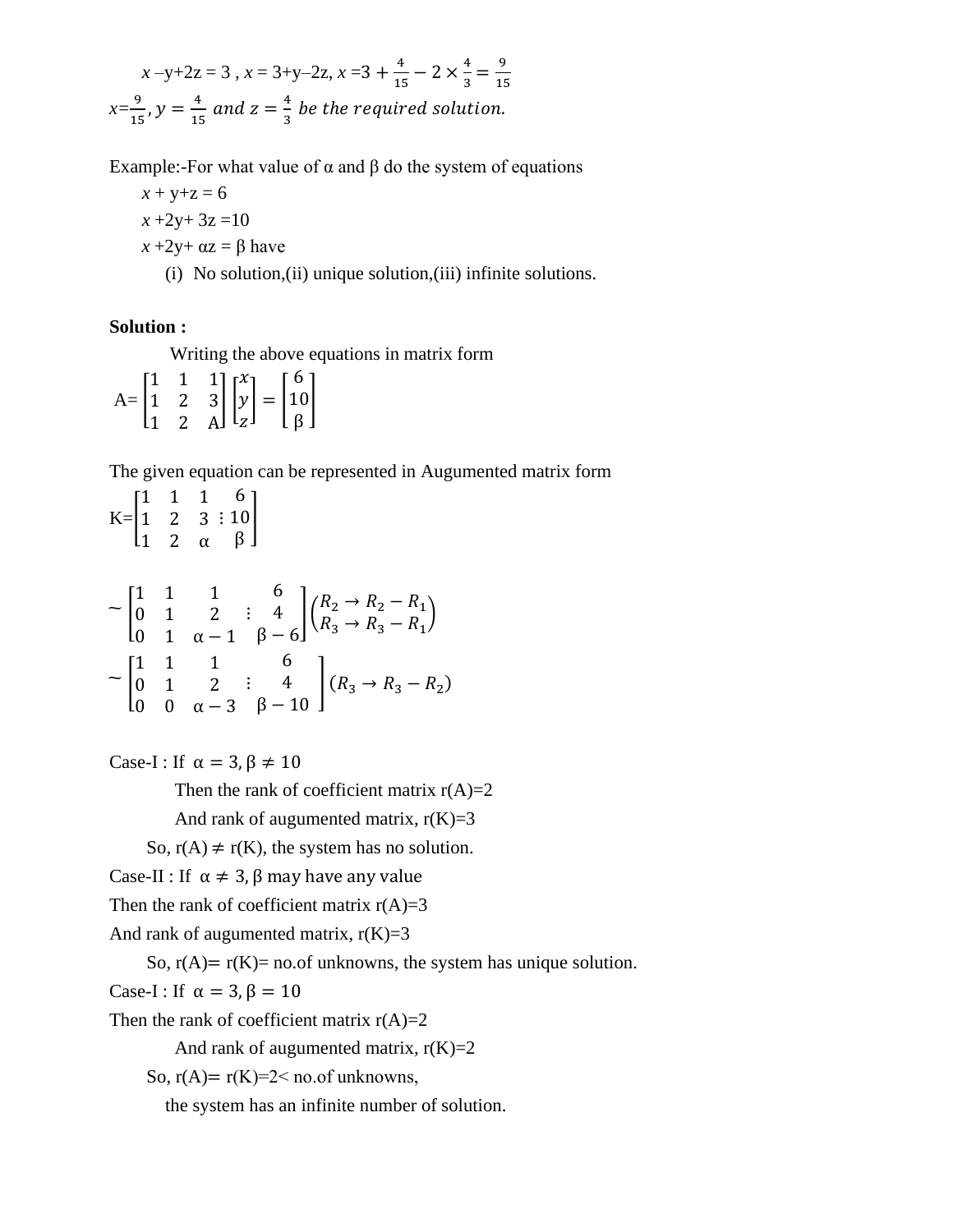#### SYSTEM OF LINEAR HOMOGENEOUS EQUATIONS

Consider a system of m linear equations

 $a_{11}x_1 + a_{12}x_2 + \ldots + a_{1x}x_n = 0$  $a_{21}x_1 + a_{22}x_2 + \ldots + a_{2n}x_n = 0$ *… …. …. …. ….. - … …. …. …. …..*  $a_{m1}x_1 + a_{m2}x_2 + \ldots + a_{mn}x_n = 0$ 

Containing the n unknows  $x_1, x_2, \ldots, x_n$ .

Find the rank 'r' of the coefficient matrix A by reducing it to the triangular form by elementary row operations.

- (a) If  $r = n \rightarrow$  the equation have only trival solution i.e  $x_1 = x_2 = x_3 = \dots = x_n = 0$
- (b) If  $r < n \rightarrow$  the equation an infinite number of non-trival solutions.

To obtain infinite solution,set(n-r) variables any arbitrary value and solve for the remaining unknowns.

**Example:**-Solve the following system of equations.

$$
x-2y+z=0
$$

$$
x+2y-z=0
$$

$$
2x + y+3z=0
$$

#### **Solution :**

Writing the equations in the form  $AX=0$ , we have

$$
\begin{bmatrix} 1 & -1 & 1 \ 1 & 2 & -1 \ 2 & 1 & 3 \ \end{bmatrix} \begin{bmatrix} x \ y \ z \end{bmatrix} = \begin{bmatrix} 0 \ 0 \ 0 \end{bmatrix}
$$
  
\nWhere A=
$$
\begin{bmatrix} 1 & -1 & 1 \ 1 & 2 & -1 \ 2 & 1 & 3 \ \end{bmatrix}
$$
  
\n
$$
A \sim \begin{bmatrix} 1 & -1 & 1 \ 0 & 3 & -2 \ 0 & 3 & 1 \ \end{bmatrix} \begin{bmatrix} R_2 \rightarrow R_2 - R_1 \ R_3 \rightarrow R_3 - 2R_1 \end{bmatrix}
$$
  
\n
$$
A \sim \begin{bmatrix} 1 & -1 & 1 \ 0 & 3 & -2 \ 0 & 0 & 3 \ \end{bmatrix} (R_3 \rightarrow R_3 - R_2)
$$
  
\n
$$
A \sim \begin{bmatrix} 1 & -1 & 1 \ 0 & 1 & -\frac{2}{3} \ 0 & 0 & 1 \ \end{bmatrix} \begin{bmatrix} R_2 \rightarrow R_2 \times \frac{1}{3} \ R_3 \rightarrow R_3 \times \frac{1}{3} \end{bmatrix}
$$

 $r(A)=3$ =number of variables and hence the given equations have only trival solutions.  $x=y=z=0$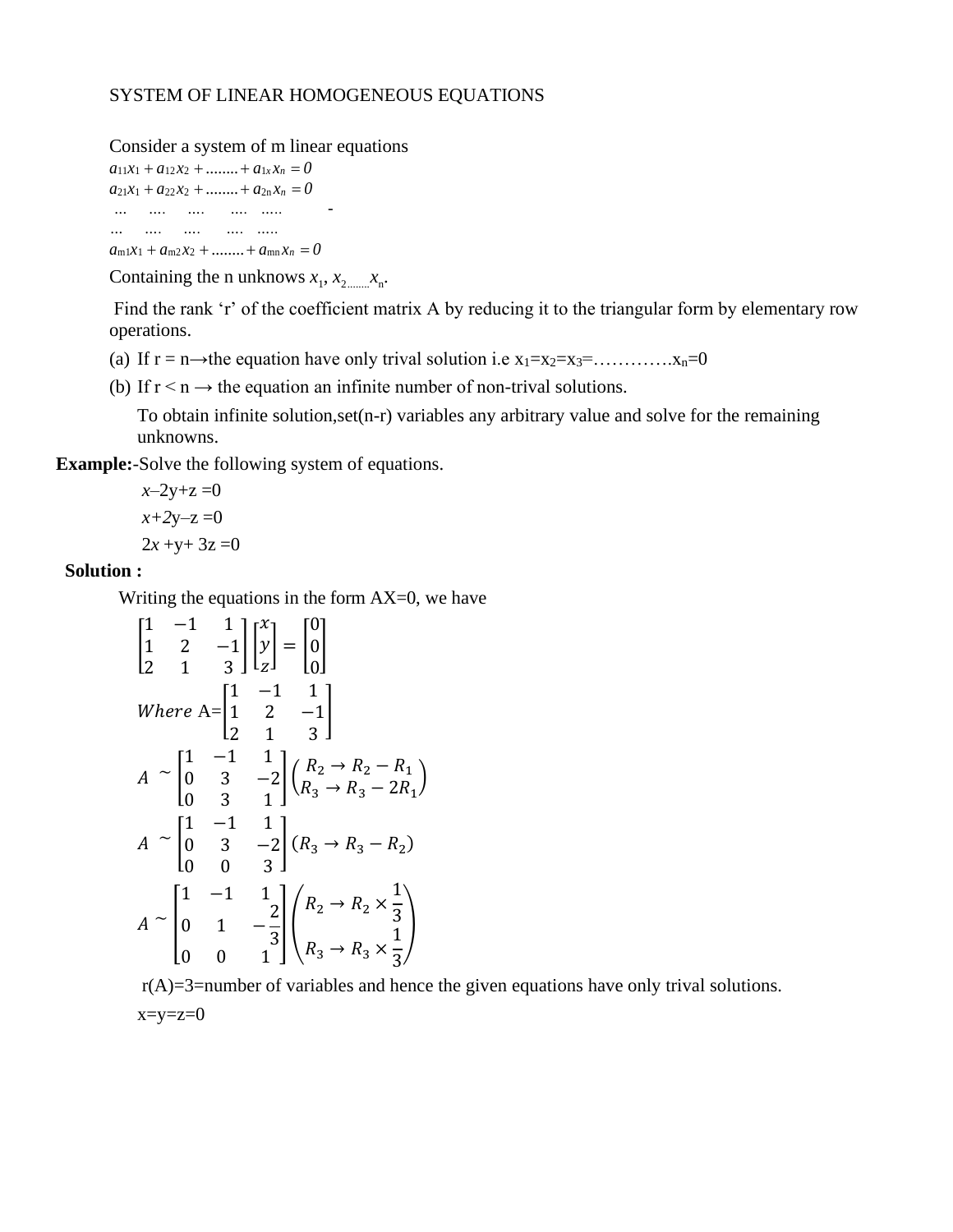**Example:**-Solve the following system of equations.

$$
x+2y+3z = 0
$$
  
2 x+3y+4z = 0  
7x+13y+19z = 0

#### **Solution :**

Writing the equations in the form  $AX=0$ , we have

$$
\begin{bmatrix} 1 & 2 & 3 \ 2 & 3 & 4 \ 7 & 13 & 19 \end{bmatrix} \begin{bmatrix} x \ y \ z \end{bmatrix} = \begin{bmatrix} 0 \ 0 \ 0 \end{bmatrix}
$$
  
\nWhere A=
$$
\begin{bmatrix} 1 & -1 & 1 \ 1 & 2 & -1 \ 2 & 1 & 3 \end{bmatrix}
$$
  
\nA
$$
\begin{bmatrix} 1 & 2 & 3 \ 0 & -1 & -2 \ 0 & -1 & -2 \end{bmatrix} \begin{bmatrix} R_2 \rightarrow R_2 - R_1 \ R_3 \rightarrow R_3 - 2R_1 \end{bmatrix}
$$
  
\nA
$$
\begin{bmatrix} 1 & 2 & 3 \ 0 & -1 & -2 \ 0 & 0 & 0 \end{bmatrix} (R_2 \rightarrow R_2 - R_3)
$$

The rank of matrix  $A$  is 2< number of variables

Hence the system has infinitely many solutions.

Now omitting (m-r) i.e,omitting third equation and writing first two as follows(containing two unknowns x,y and taking z=constant) we have

 $x + 2y + 3z = 0$ 

 $-v - 2z = 0$ i.e y= $-2z(\text{let } z = k)$  $y=-2k$ ,  $x - 4k + 3k = 0$ 

 $x=k$ Hence the general solution is  $x = k$ , y=−2 $k$ , z =  $k$ 

SHORT QUESTIONS WITH ANSWER

Q.1 Determine the rank of the matrix  $A=$ 1 0 0 0 1 0 0 0 1  $[2008(W)]$ Sol<sup>n</sup>: Let $|A| = 1, \neq 0$ i.e Rank of A  $r(A)=3$ Q.2 Determine the rank of the matrix  $A=$ 1 2 3 2 3 4 3 4 5 ]  $Sol<sup>n</sup>: Let A=$ 1 2 3  $2 \quad 3 \quad 4$  $4 \, 5$  $r(A) \leq min(3,3)$  $|A| = 1(15 - 16) - 2(10 - 12) + 3(8 - 9) = -1 + 4 - 3 = 0$ 

Here A is asingular square matrix in which there is at least one  $2\times 2$  sub-matrix